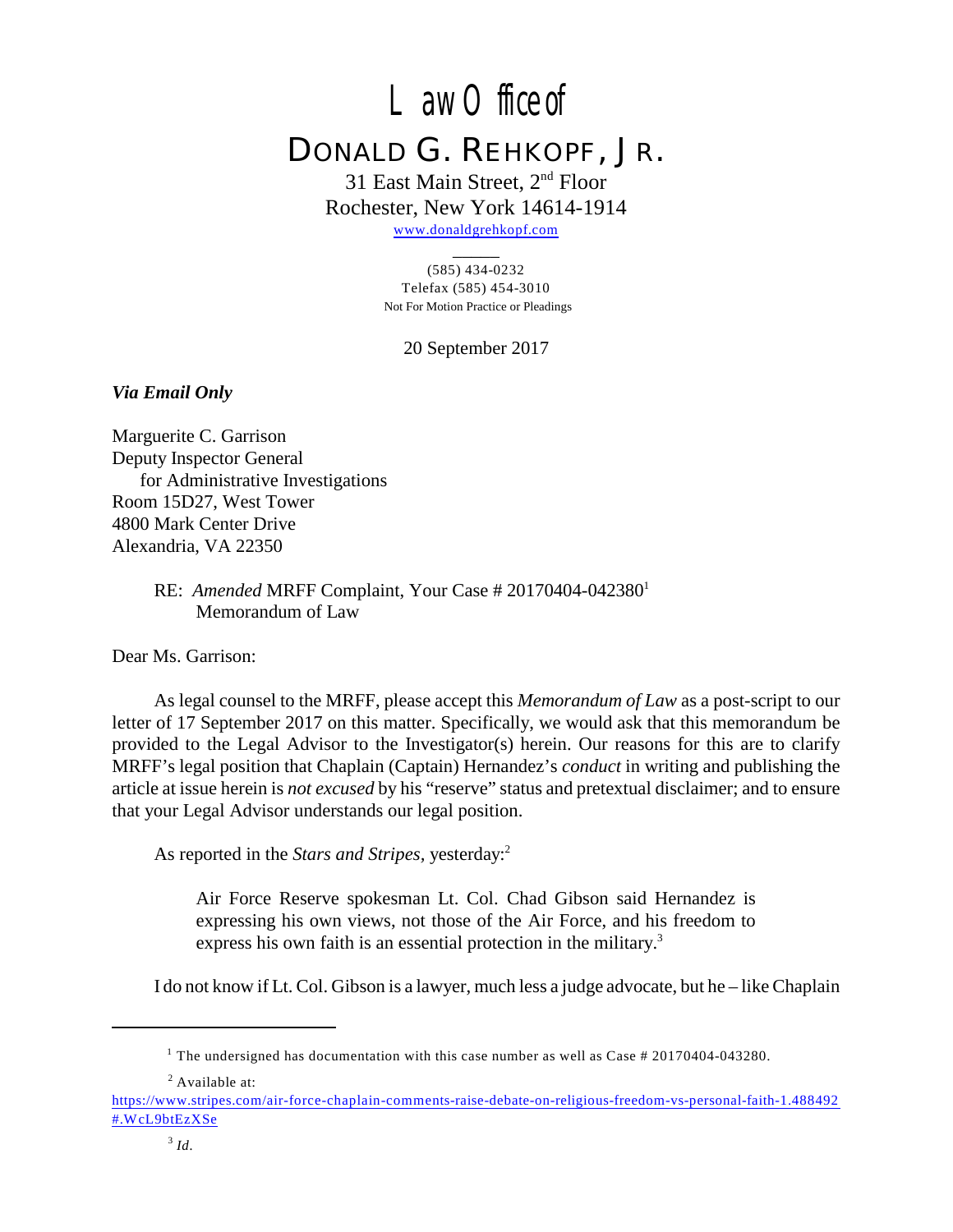Garrison, Letter Page 2.

(Captain) Hernandez – has a grossly erroneous view of one's *legal* status as a commissioned officer, whether serving on active duty or in the active reserves. Being commissioned as an officer of the United States as you know involves bestowing a status, an honored one for sure, which the law recognizes. That status does not depend upon what clothes or uniform one may be wearing and does not change when one takes off their uniform. But, with that status and recognition, comes some restrictions, *i.e.,* there are the proverbial "strings attached."

In *Parker v. Levy*,<sup>4</sup> the Supreme Court of the United States reiterated three important (and relevant) principles. *First,* "This Court has long recognized that the military is, by necessity, a specialized society separate from civilian society."<sup>5</sup> That "society" by definition includes *Reserve* commissioned officers. *Second,* "[The UCMJ] and the various versions of the Articles of War which have preceded it, regulate aspects of the *conduct* of members of the military which in the civilian sphere are left unregulated."<sup>6</sup> It is primarily this aspect that neither Lt. Col. Gibson and Chaplain (Capt) Hernandez apparently do not understand. *Third,*

> While the members of the military are not excluded from the protection granted by the First Amendment, the different character of the military community and of the military mission requires a different application of those protections. *The fundamental necessity for obedience, and the consequent necessity for imposition of discipline, may render permissible within the military that which would be constitutionally impermissible outside it.*<sup>7</sup> [Emphasis added].

This is the fatal *legal* flaw in both Lt. Col. Gibson's and Chaplain Hernandez's respective positions. *Parker* quoted with approval from *United States v. Gray*,<sup>8</sup> a decision by the highest court in the military justice system, *viz.*: "Servicemen, like civilians, are entitled to the constitutional right of free speech. The right of free speech, however, is not absolute in either the civilian or militarycommunity [citations omitted]. 9

The Supreme Court's next significant First Amendment decision *vis-a-vis* the military, was *Goldman v. Weinberger*, <sup>10</sup> the "yarmulka" case. There the Court reiterated the principles enumerated in *Parker*:

> Our review of *military regulations* challenged on First Amendment grounds is far more deferential than constitutional review of similar laws or

<sup>&</sup>lt;sup>4</sup> 417 U.S. 733 (1974).

<sup>&</sup>lt;sup>5</sup> *Id.* at 743.

 $<sup>6</sup>$  *Id.* at 749 [emphasis added].</sup>

<sup>&</sup>lt;sup>7</sup> *Id.* at 758.

<sup>&</sup>lt;sup>8</sup> 42 C.M.R. 255 (CMA 1970).

<sup>&</sup>lt;sup>9</sup> *Id.* at 258.

<sup>&</sup>lt;sup>10</sup> 475 U.S. 503 (1986).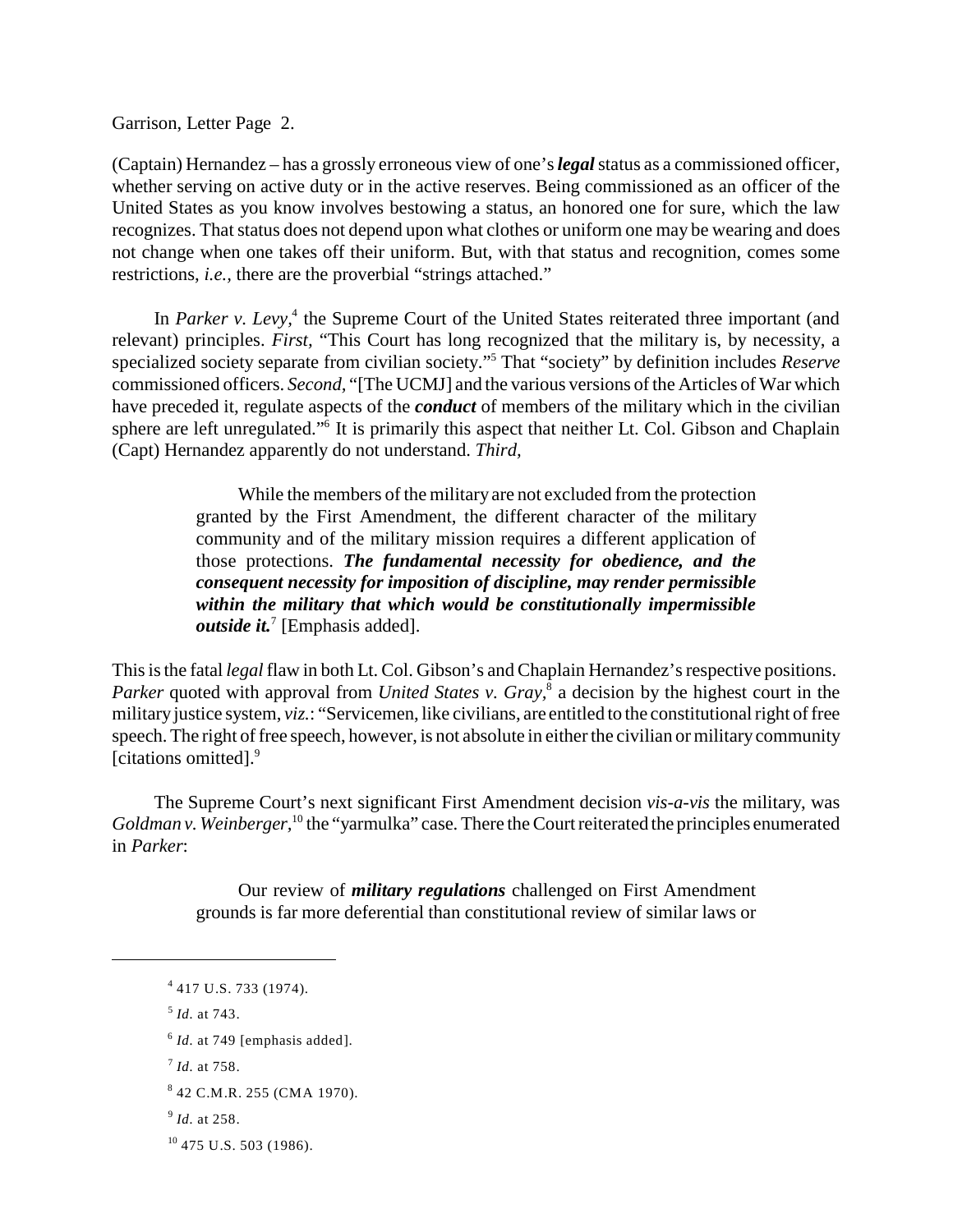Garrison, Letter Page 3.

regulations designed for civilian society. *The military need not encourage debate or tolerate protest to the extent that such tolerance is required of the civilian state by the First Amendment*; to accomplish its mission the military must foster instinctive obedience, unity, commitment, and esprit de corps.<sup>11</sup> [Emphasis added].

The Court went on to state:

In the context of the present case, when evaluating whether military needs justify a particular restriction on religiously motivated conduct, courts must give great deference to the professional judgment of military authorities concerning the relative importance of a particular military interest.<sup>12</sup>

Or, as the Supreme Court has held in another First Amendment context:

The protections afforded by the First Amendment, however, are not absolute, and we have long recognized that the government may regulate certain categories of expression consistent with the Constitution.<sup>13</sup>

Nor is this something that the military (and particularly, the USAF) has ignored, as this law review article points out: "it is well established that the government has greater latitude in restricting military members speech than would be permissible in the civilian sector."<sup>14</sup>

Good order and discipline has been the cornerstone of all effective militaries for centuries. As such,

> The Free Exercise Clause simply cannot be understood to require the Government to conduct its own internal affairs in ways that comport with the religious beliefs of particular citizens.<sup>15</sup>

Looking at the applicable "military regulations" *Parker* mentions, one must begin with DoDI 1300.17 (2014), which provides:

4. **POLICY.** It is DoD policy that:

a. The DoD places a high value on the rights of members of the members of the Military Services to observe the tenets of their respective religions *or to observe no religion at all*.

 $^{11}$  *Id.* at 507.

 $l^2$  *Id.* 

*Virginia v. Black,* 538 U.S. 343, 358 (2003). 13

Fitzkee & Letendre, *Religion in the Military: Navigating the Channel Between the Religion Clauses,* 59 A.F. 14 Law Rev. 1, 31 (2007)[citing *Parker v. Levy, supra*].

*Bolden v. Roy,* 476 U.S. 693, 699 (1986). 15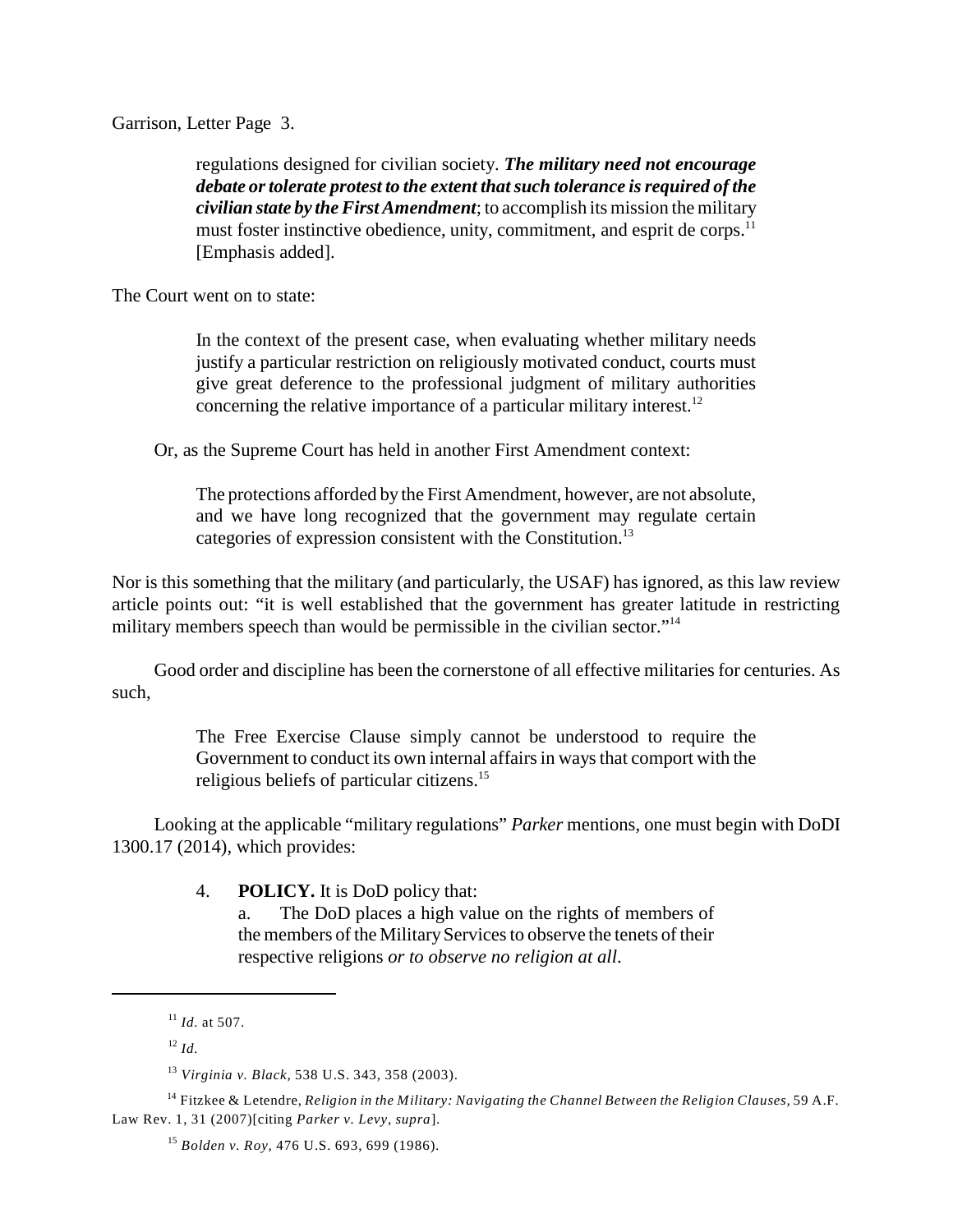Garrison, Letter Page 4.

\* \* \*

c. DoD has a compelling government interest in mission accomplishment, unit cohesion, good order, discipline, health, safety, on both the individual and unit levels. ... [emphasis added].

"Observing the tenets" of ones religion has nothing to do with Chaplain (Capt) Hernandez's public advocacy while clearly *identifying himself* as an Air Force Reserve Chaplain! This was perhaps best explained by an Army Judge advocate in a relevant legal article:

> Although the freedom to believe is absolute, the freedom to act in accordance with one's belief, like the right to free speech, is not absolute and *may be subject to government restriction.* [citation omitted; emphasis added].<sup>16</sup>

Thus, the core question here is, are there any government, *legal* restrictions on Chaplain (Capt) Hernandez's First Amendment rights he (and Lt. Col. Gibson) claim are at issue here?

DoDI 1332.30, *Separation of Regular and Reserve Commissioned Officers* (2017), implicitly recognizes several *legal restrictions* applicable in Enclosure 2:

### **REASONS FOR SEPARATION**

1. **SUBSTANDARD PERFORMANCE OF DUTY**. A commissioned officer may be separated from a Military Service, under regulations prescribed by the Secretary concerned, when he or she is found to be substandard in any of the following:

a. Performance of duty.

b. Efficiency.

c. Leadership.

d. Response to training, in that performance of duties in the officer's assigned specialty is unsatisfactory. e. Attitude or character. . . .

All respectfully apply to Chaplain Hernandez.

Air Force Instruction [AFI] 51-903, *Dissident and Protest Activities* (2015), is quite specific:

**4. Prohibited Activities.** Military personnel must reject participation in organizations that advocate or espouse supremacist, extremist, or criminal gang doctrine, ideology, or causes, including those that advance, encourage, or advocate illegal causes; *attempt to create illegal discrimination based on* race, color, gender, *religion*, national origin, or ethnic group; advocate the

Schauss, *Putting Fire & Brimstone on Ice: The Restriction of Chaplain Speech During Religious Worship* 16 *Services,* Army Lawyer, 17 (February 2013).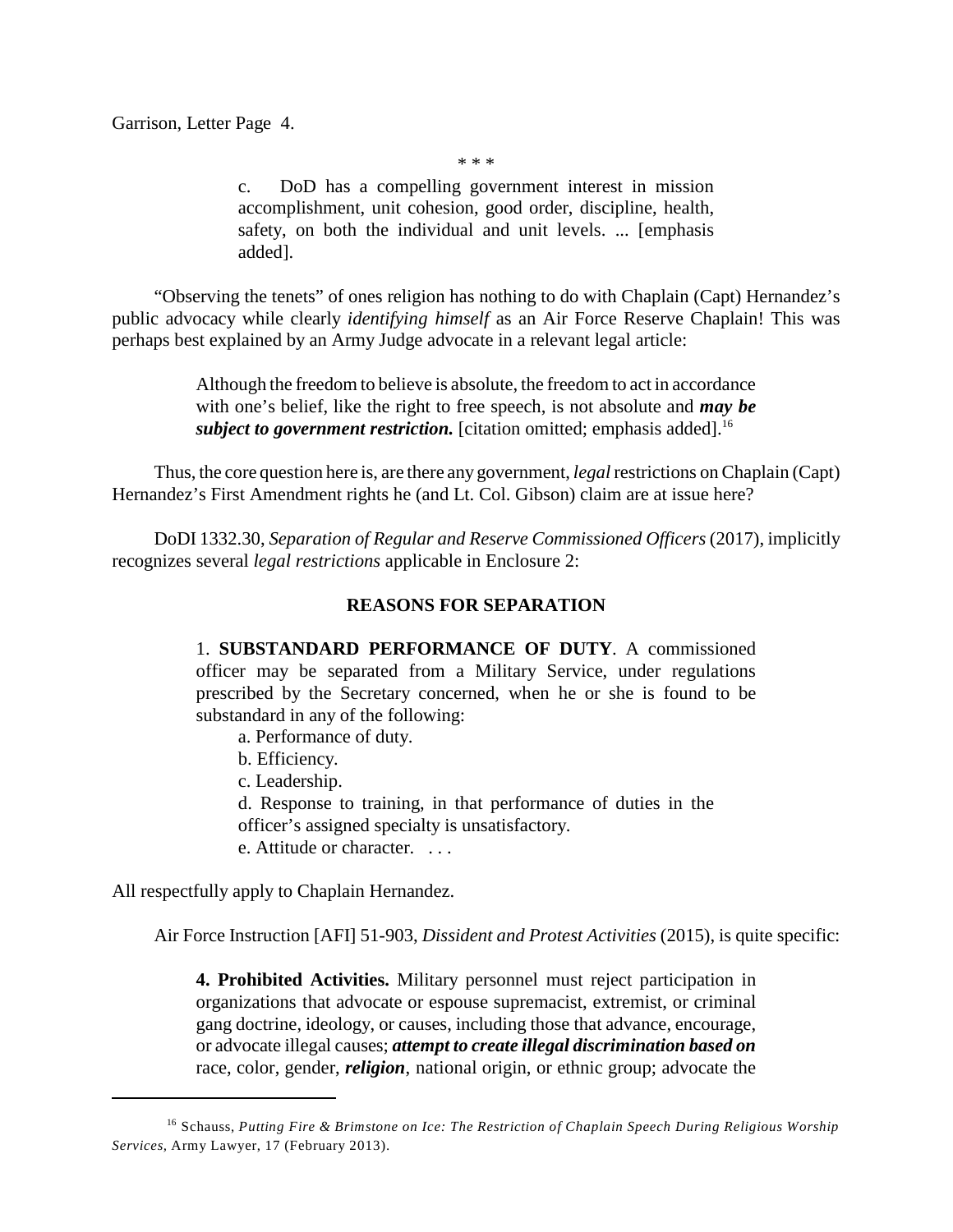Garrison, Letter Page 5.

use of force or violence; or otherwise engage in the effort to deprive individuals of their civil rights. [Emphasis added].

Chaplain (Capt) Hernandez's publication flies in the face of this AFI because he is openly encouraging other military commissioned officers (and specifically military Chaplains) to subordinate their commissioning oaths to *his* purported biblical interpretations. But that position directly conflicts with DoDI 1300.17's position quoted above that members of the military are free to observe *no religion* as well as their own – not Chaplain Hernandez's religion – to include Muslims and Buddhists which he expressly singles out in his article.

Next, AFI 36-3209, *Separation and Retirement Procedures for Air National Guard and Air Force Reserve Members,* which applies to all officer and enlisted members not serving on active duty with the Regular Air Force, states that a reserve officer may be discharge when:

> **2.34. Substandard Performance of Duty**. Discharge an officer who, as compared to other commissioned officers of the same grade and experience, is found to be substandard in any of the following respects or similar circumstances.

2.34.1. Failure to show *acceptable qualities of leadership* required of an officer of the same grade.

2.34.3. Failure to *properly discharge the assigned duties equal* to the officer's experience.

2.34.6. *Apathy or defective attitude during which the officer is unable or unwilling to expend effort*.

All respectfully apply to Chaplain Hernandez.

In this respect, in a similar First Amendment, but non-military context, the Supreme Court has concluded:

> Congress was deprived of all legislative power over mere [religious] opinion, but was left free to reach actions which were in violation of . . . good order.<sup>17</sup>

*Reynolds* concluded:

*Can a man excuse his practices to the contrary [of the law] because of his religious belief? To permit this would be to make the professed doctrines of religious belief superior to the law of the land*, and in effect to permit every citizen to become a law unto himself. Government could exist only in

*Reynolds v. United States,* 98 U.S. 145, 164 (1878). 17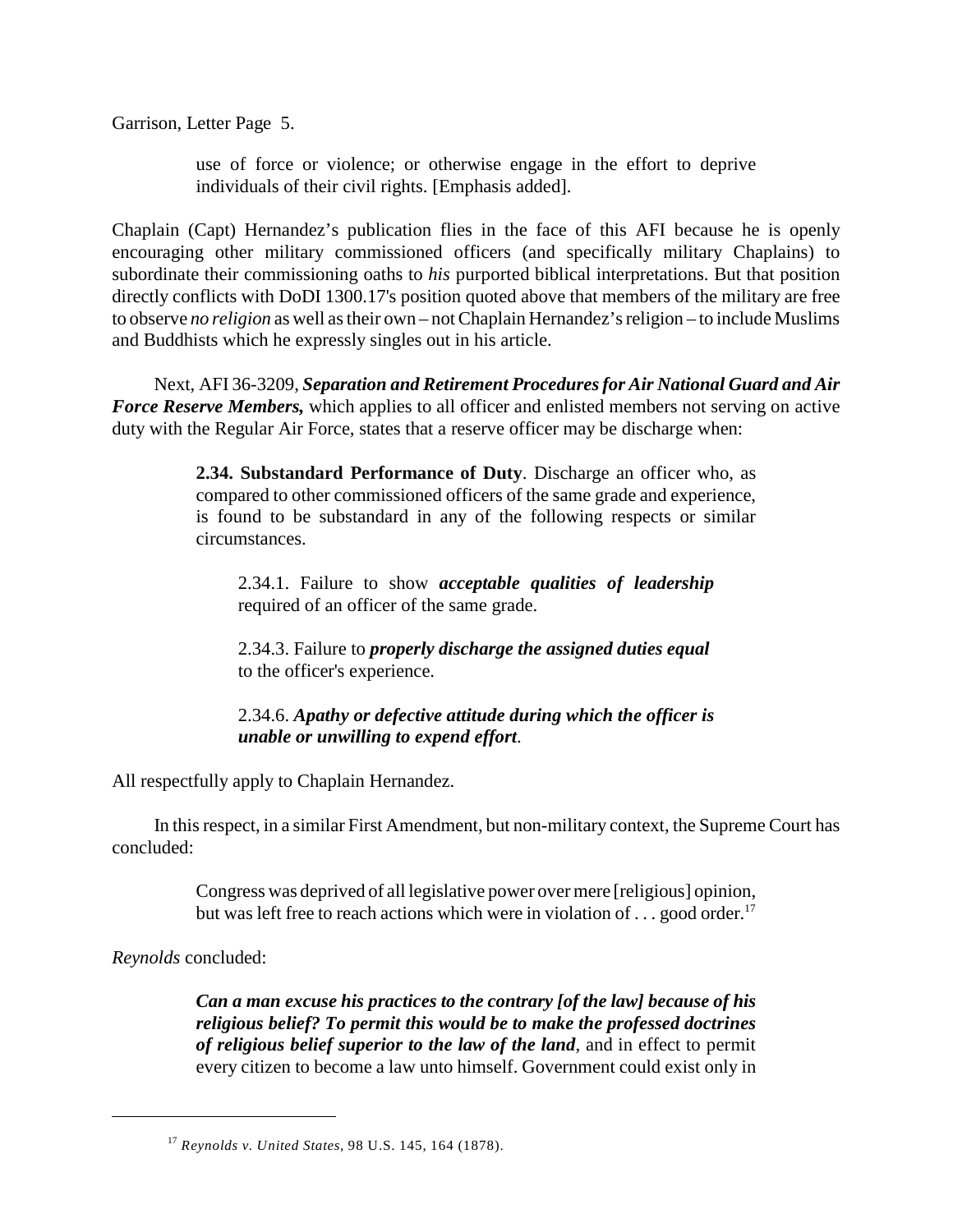Garrison, Letter Page 6.

name under such circumstances.<sup>18</sup> [Emphasis added].

That is precisely what Chaplain (Capt) Hernandez publicly professed in the article he published at issue here, *viz.,* he wants "*to make [his] professed doctrines of religious belief superior to the law of the land.*" In other words, superior to the Constitution, his commissioning oath, and military law and regulations.

Finally, to ensure that there is no excuse to accept Chaplain Hernandez's and Lt. Col. Gibson's flawed opinions that what Chaplain Hernandez does or writes for public consumption while not on active duty or in a "pay or points" status as a Reservist, consider the case of an Army Reservist, likewise a commissioned offer, *McClellan v. United States,* 119 Fed.Cl. 494 (2015), who while in a non-duty status, was disciplined for his "speech." Among other things, that officer told his superior the following:

> . . . while I am in citizen status, as I am now, you can mind your own business on how I choose to address anyone. If you don't like it, you can write your congressman and request the law be changed.<sup>19</sup>

That court agreed with the Army, to wit: "correctly determined that plaintiff engaged in misconduct."<sup>20</sup>

DoDI 1325.06, *Handling Dissident and Protest Activities Among Members of the Armed Forces* (2012), provides at Enclosure 3, the relevant guidance here:

> Publication of such matters by military personnel off-post, on their own time, and with their own money and equipment is not prohibited; *however, if such a publication* contains language the utterance of which is punishable under Federal law or otherwise *violates this Instruction or other DoD issuances, those involved in printing, publishing, or distributing it may be disciplined or face appropriate administrative action for such infractions.* [Emphasis added].

Chaplain Hernandez falls within this Instruction.

## **Consent to Release**

MRFF, by and through its undersigned counsel, agrees and consents to your office's release of this document for any purpose deemed appropriate to your investigation.

You and your staff are authorized to communicate with me via email regarding this matter.

<sup>&</sup>lt;sup>18</sup> *Id.* at 166-67.

<sup>&</sup>lt;sup>19</sup> 119 Fed.Cl. at 518.